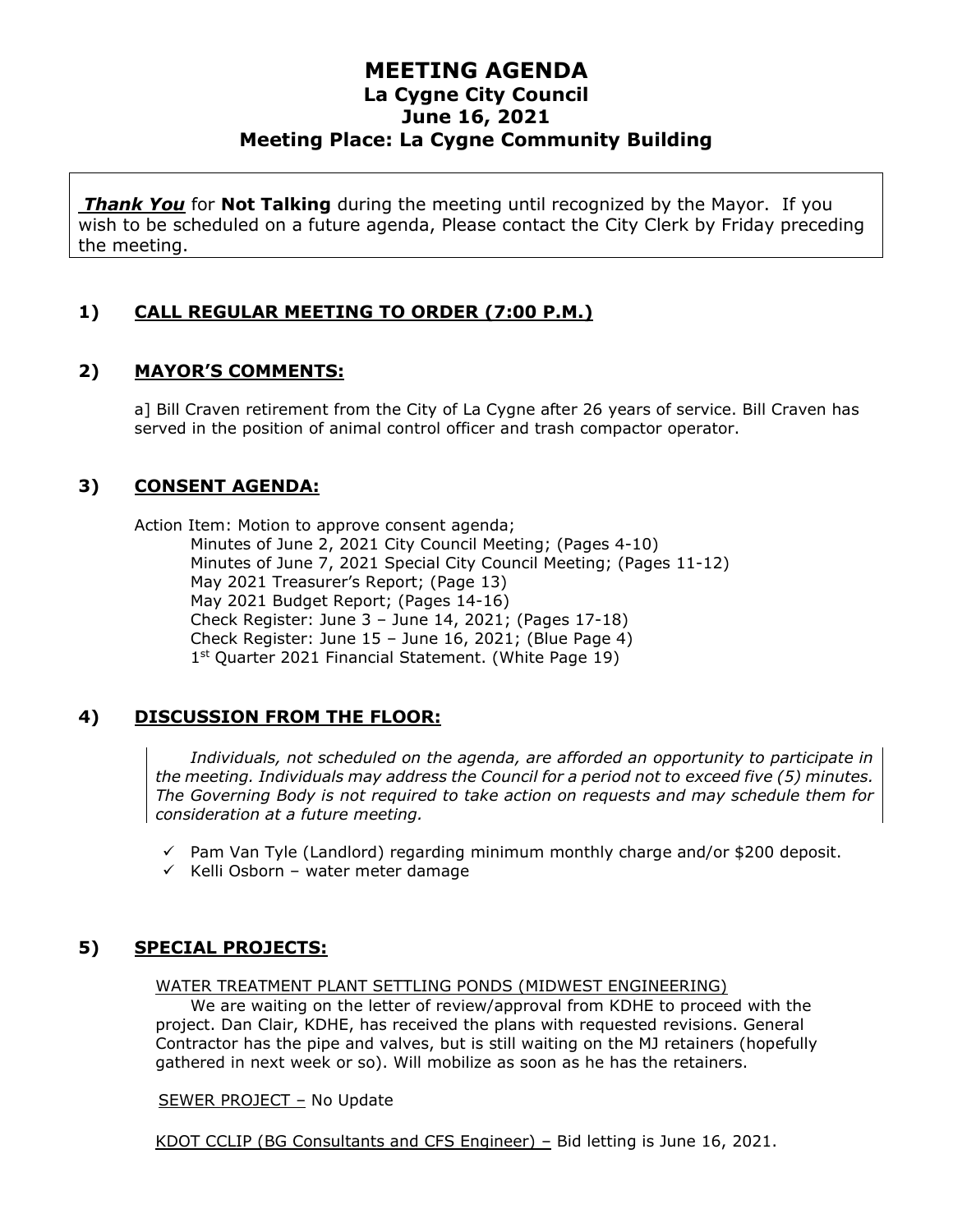# **MEETING AGENDA La Cygne City Council June 16, 2021 Meeting Place: La Cygne Community Building**

## **6) REPORTS OF CITY OFFICERS:**

- $\checkmark$  City Attorney Burton Harding -
- $\checkmark$  Police Chief & Codes Officer Tina Fenoughty (At table)
- $\checkmark$  Codes Officer Allison Fox (At Table)
- $\checkmark$  Public Works Department Dan Nasalroad (At Table)
- $\checkmark$  Fire Chief Dan Nasalroad (At table)
- $\checkmark$  City Clerk Jodi Wade (None)

## **7) REPORTS OF COUNCIL COMMITTEES:**

- a] Water & Gas---------------------------------------Danny Curtis ------- Keith Stoker
- b] Street ---------------------------------------------James Thies ------- Jerome Mitzner  $\checkmark$  (Postponed until Fall 2021) RFP for Stormwater Master Planning.
	- $\checkmark$  (In Committee review) La Cygne Library parking lot water pooling.

|  | √ Draft Ordinance for Chapter XI. Public Property, Article 1. Cemetery regulations |  |  |  |  |
|--|------------------------------------------------------------------------------------|--|--|--|--|

- f] Public Safety---------------------------------------Jerome Mitzner------ Keith Stoker
- g] Community Building------------------------------ Danny Curtis --------James Thies
- h] Employee Relations & Training-------------------Keith Stoker ------ Jerome Mitzner
	- ✓ (Postponed until Spring 2021) Ethics/Public Service Training.

### **8) SPECIAL COMMITTEE REPORTS:**

- a] Emergency Management None
- b] Swanfest Committee None
- c] Planning & Zoning Hune 10, 2021 unapproved meeting minutes.
- d] La Cygne Community Park Board None

### **9) UNFINISHED BUSINESS:**

a] Ordinance No. \_\_\_ annexing land to the City of La Cygne, Kansas **(Tabled until July 7, 2021 meeting)**

b] Resolution No. 02-17 regarding maintenance of streets within the Linn County Industrial Park, La Cygne, Kansas. **(Tabled until July 7, 2021 meeting)**

c] Water Conservation plan review. (**Tabled until Summer 2021)**